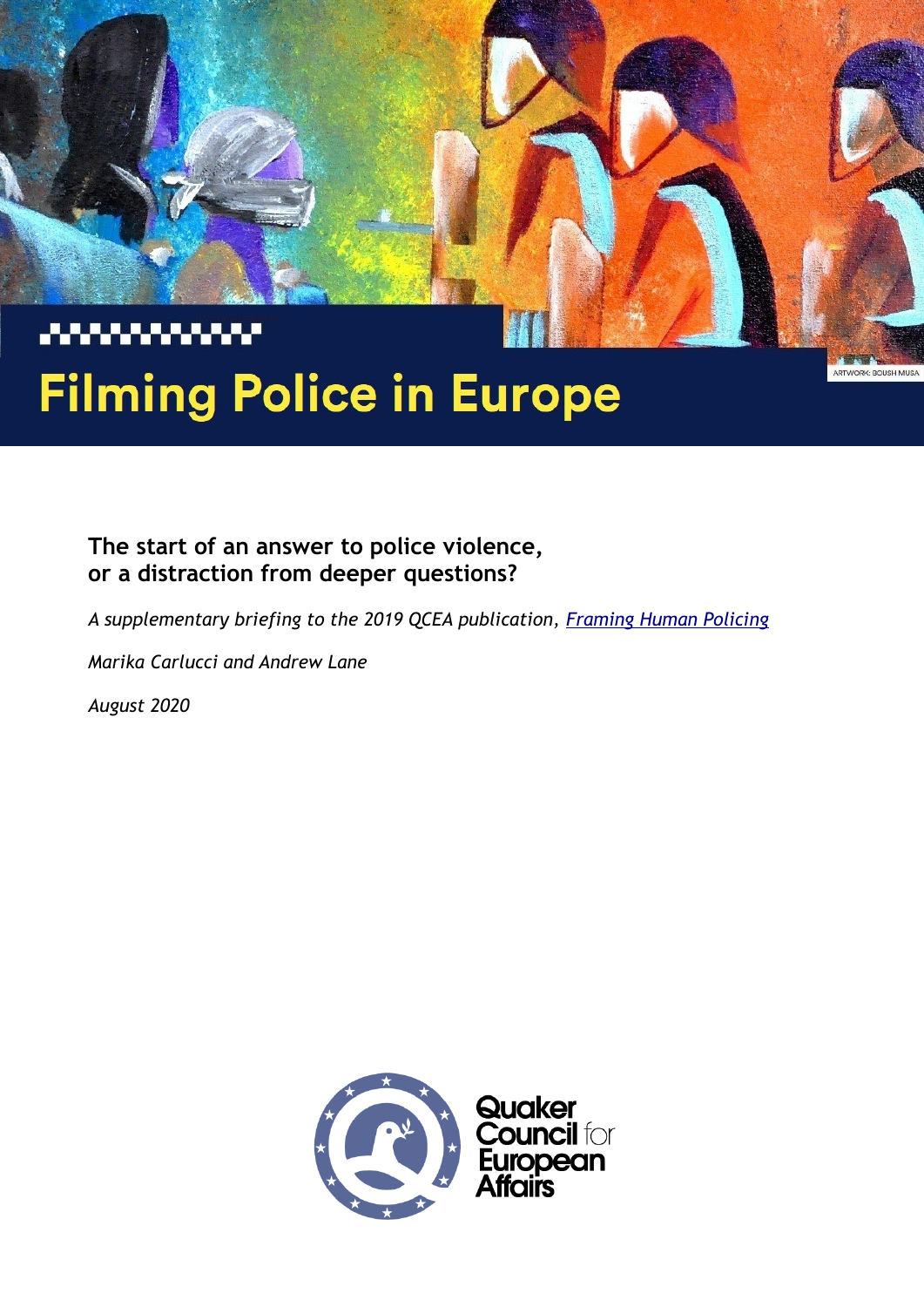The prevalence of smartphones in Europe means that a large proportion of society now have a video recorder with them most of the time. The television news crews and the CCTV cameras that would have been relied upon for video footage thirty years ago were in the hands of powerful people and institutions, but smartphones have put the power to record into the hands of everyone.

Why would this matter, on a continent with human rights law and public services that work on behalf of all of our co-citizens? It matters because we do not all have the same access to human rights and public services in practice. In other words, because marginalisation is real.

The powerful testimony of Dr. Pierrette Herzberger-Fofana shook the June 2020 European Parliament session discussing the anti-racism protests following the death of George Floyd. The Black German MEP explained how she stopped to record a concerning encounter between nine white police officers and two young black men on 16 June. She then explained how police responded to her filming by pushing her up against a wall and aggressively wrenching her phone and handbag from her.

Three years earlier, the humanitarian organisation [Medecins du Monde produced an in](https://medecinsdumonde.be/system/files/publications/downloads/MdM%20rapport%20Geweldmigratie%20FR%20HD.pdf)[depth report d](https://medecinsdumonde.be/system/files/publications/downloads/MdM%20rapport%20Geweldmigratie%20FR%20HD.pdf)ocumenting the experience of people in and around the Brussels North railway station – the same location where Dr. Herzberger-Fofana sought to record the police conduct. Twenty-five percent of the 440 people Medecins du Monde interviewed alleged mistreatment by the police – including unjustified or disproportionate use of force. The findings were reported to the Standing Policing Monitoring Committee (SPMC) of Belgium's Federal Parliament.

#### **In many parts of Europe, often out of public gaze, some people experience interactions with the police that challenge the prevailing wisdom that it is predominately the US that has a police problem and that Europe does not.**

The particular histories, legal frameworks and politics of individual European countries mean that the foundation of police-public interaction is different in different parts of the continent. For the most part, the right of good Samaritans like Dr. Herzberger-Fofana to film the police is not enshrined explicitly in national laws. However, as we see below a [European court ruling](http://curia.europa.eu/juris/document/document.jsf?docid=210766&pageIndex=0&doclang=EN) has made clear that all of us can make use of exceptions designed for journalists to record and publish videos of the police.

The reality is that police officers will often stop bystanders from filming, especially in the types of encounter Dr. Herzberger-Fofana witnessed in Belgium. We are aware of cases where police officers have even forced people to delete inconsequential footage on their cameras and mobile phones, seemingly to ensure compliance with their incorrect belief in a police officer's right not to be recorded.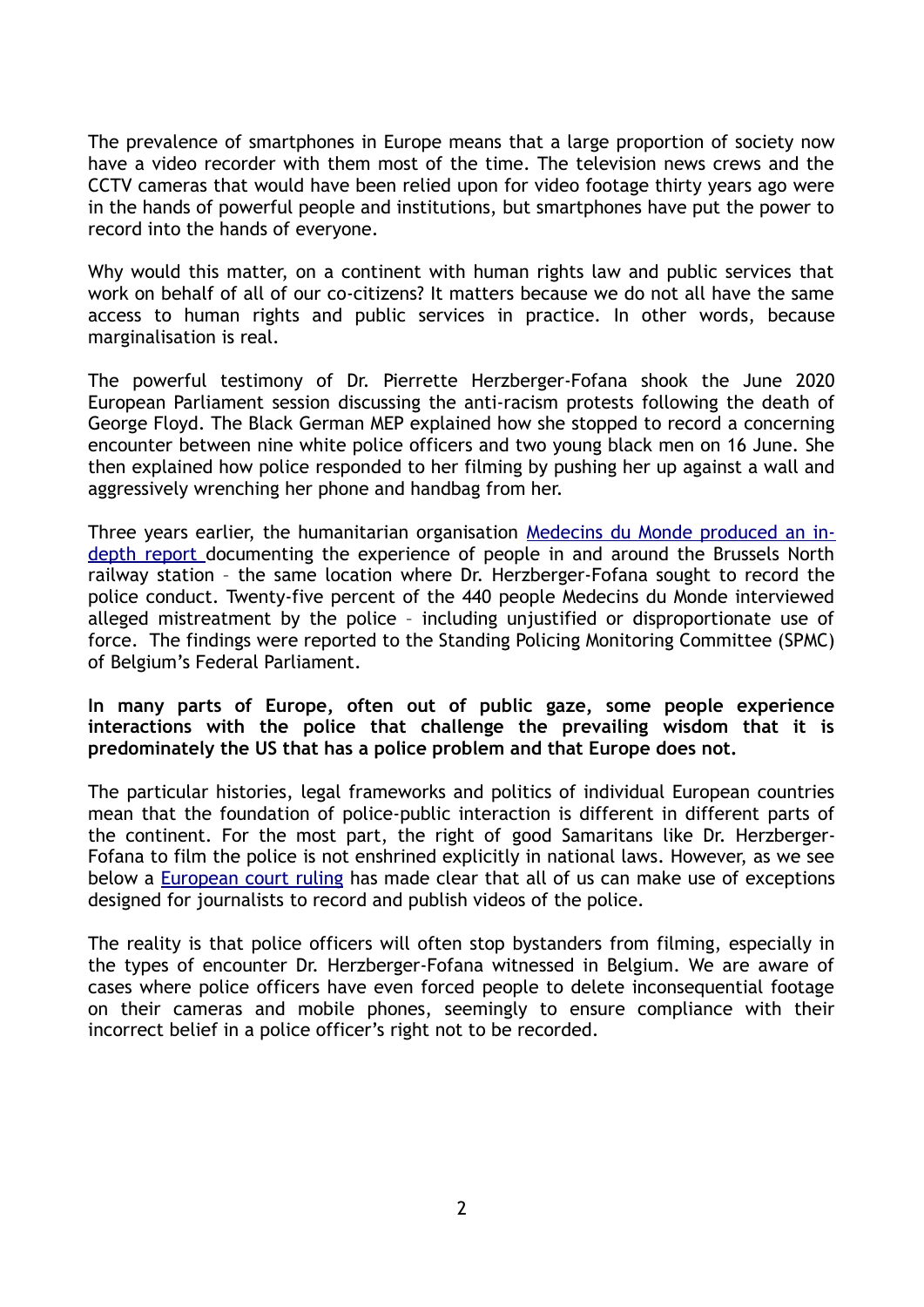#### **Law and Practice**

European countries have a variety of legal frameworks governing the video recording of police activities. The following examples of the laws and practices of filming the police in eight countries show the impact video footage can have, and the difference between laws about recording police and the ability to do so in practice. Here we also see attempts to place new restrictions to prevent recording of police.

In **France** [many episodes of police violence](https://revolutionpermanente.fr/VIDEO-A-Paris-la-police-utilise-la-meme-technique-que-celle-qui-a-tue-George-Floyd?fbclid=IwAR3ofPA1bRF_MEg9qqKkzvMcDs3e4JaU0xLYhBXOxqsoWEggEqQiWG2Cizs) have been recorded and disseminated online. In 2008, the Ministry of Interior [issued a circular](https://www.montpellier-journal.fr/fichiers/circulairephotospolice.pdf) affirming that police acting in public (with the exception of counter terrorism and intelligence units) can be filmed and photographed by any citizen. Video footage cannot be seized or forcibly deleted, and can be freely disseminated.

In spite of this, [it is still common](https://www.mediapart.fr/journal/france/160220/fais-voir-ton-telephone-ou-je-t-allume-les-abus-policiers-en-neuf-videos) for police officers in France to prevent people from filming them. In recent years several French examples have demonstrated the impact that footage can have. For example, [in the case of police officers who were prosecuted](https://www.theguardian.com/world/2020/jun/10/french-police-charged-with-forging-evidence-against-uk-aid-worker?fbclid=IwAR0t3PhXtwhK2_LWHeBl6AC8yVSppyyYxqw-ce8cPXR3zg6nPMvASmyg8Hc) for violence against a British aid worker in Calais in July 2018, but only after video emerged.

The issue remains politically contested. French parliamentarian Eric Ciotti recently [proposed legislation](http://www.assemblee-nationale.fr/dyn/15/textes/l15b2992_proposition-loihttps://www.nouvelobs.com/politique/20200529.OBS29490/la-proposition-de-loi-d-eric-ciotti-pour-interdire-la-diffusion-d-images-de-policiers-suscite-un-tolle.html) that would prohibit the dissemination of video portraying police officers on duty and for the introduction of a 15,000 euros fine and up to one year imprisonment for transgressors.

In **Croatia**, the Police Act [does not prohibit](http://www.legislationline.org/documents/action/popup/id/5885) the recording of police activity and the Penal Code clearly states that there is no criminal offence if the recording is made in the public interest. The Municipal State Attorney's Office has in several cases opposed prosecuting citizens who have filmed the police without authorisation. However, it is a [commonly held belief](https://www.index.hr/vijesti/clanak/policija-tvrdi-da-ih-se-ne-smije-snimati-imamo-vaznu-odluku-koja-kaze-suprotno/2111398.aspx) that recording breaches data protection legislation. Like France, the issue is also politically contested with some police representatives requesting the issue of a new law to protect their privacy.

In **Belgium and the Czech Republic** police officers are treated as public officials and in principle they are subject to public scrutiny. Under the case law of the Czech Supreme Administrative Court and the ruling of the Ghent Court of Appeal people have long been entitled to film police while on duty. There are, however, some exceptions: citizens cannot interfere with police activities while recording nor publish material that might impair the dignity of police officers. This position has been recently confirmed in Belgium by [a 2019 judgment](https://www.rtbf.be/info/inside/detail_extinction-rebellion-pouvait-on-filmer-les-arrestations-par-la-police?id=10355443) delivered by the Brussels Court of First Instance concerning an incident at an Extinction Rebellion protest.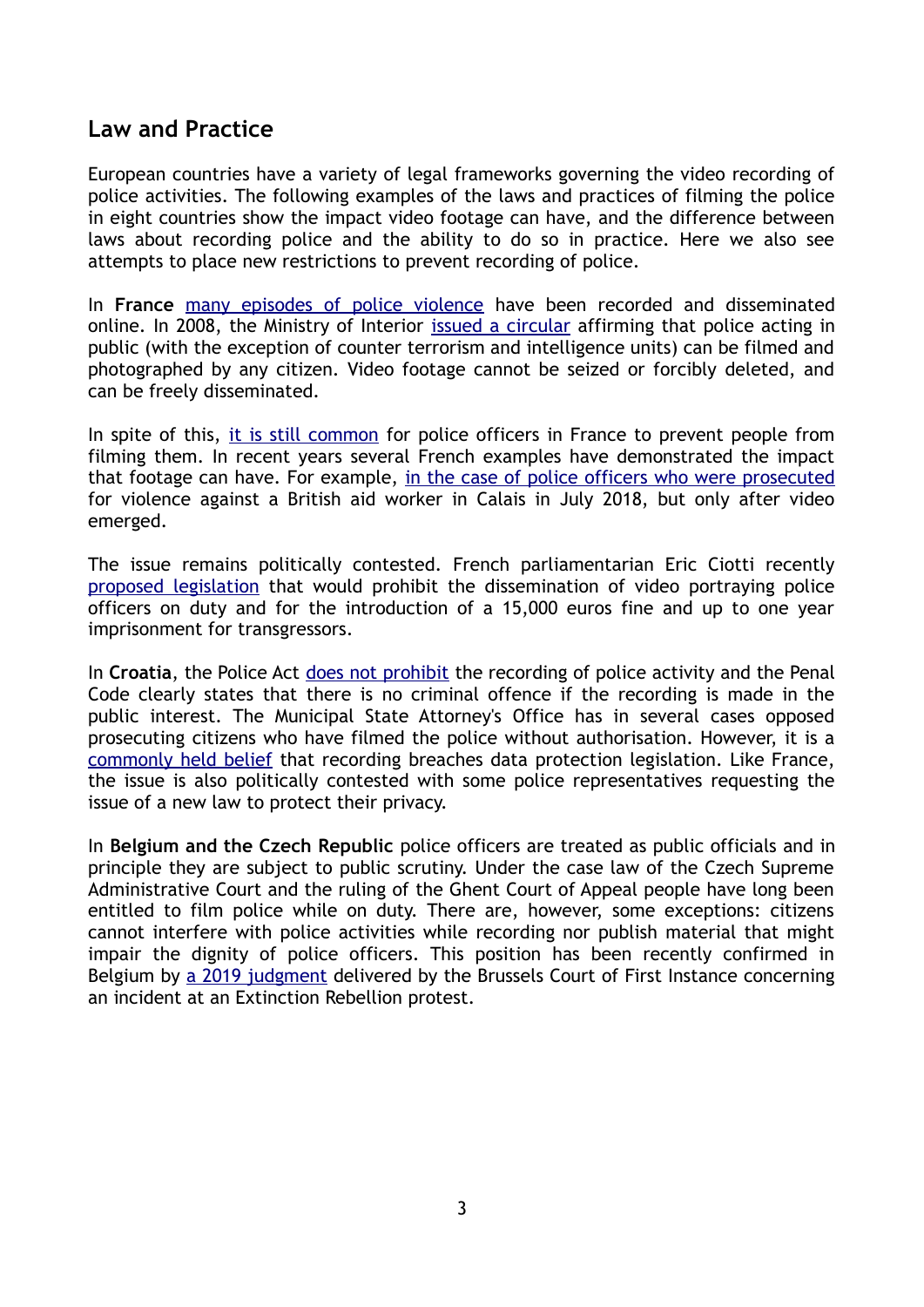In **Italy and Germany** there are no specific laws that prohibit the recording of police officers while on duty, but the publication and spreading of footage is subject to privacy laws that usually requires the individual's explicit consent (as stated by the [Italian Data](https://www.garanteprivacy.it/web/guest/home/docweb/-/docweb-display/docweb/1900376#1) [Protection Authority](https://www.garanteprivacy.it/web/guest/home/docweb/-/docweb-display/docweb/1900376#1) and [sections 22, 23 of the German Copyright Act\)](https://kujus-strafverteidigung.de/blog/filmen-von-polizisten-strafbar/). Video can be published and distributed if in the public interest to do so. The publication of video footage led to an investigation into police violence toward a Black man in Hamburg in 2019. Despite the law, in practice police officers [often prevent recording](https://www.facebook.com/watch/?v=206156347484326) by challenging and intimidating the recorder, often through identity checks and searches.

**An important legal judgement affects countries within the European Union. Ruling on the [Buivids case on 14 February 2019](http://curia.europa.eu/juris/document/document.jsf?docid=210766&pageIndex=0&doclang=EN), the Court of Justice of the European Union (CJEU) affirmed that citizens who record and publish videos intended to disclose information, opinions or ideas can rely on the derogation for journalistic purposes foreseen by Article 9 of Directive 95/46 (now article 85 of the more recent GDPR)**.

Beyond the EU, several recent laws concerning freedom of expression could impact recording of police activity. In **Albania**, the 2008 protection of personal data law does not formally prohibit the record of police activity. However, in practice there have been cases in which content portraying the police has been seized and the person arrested. One example is the [June 2019 attack on the journalist Enver Doçi](https://www.faxweb.al/pamje-lufte-spraj-e-terheqje-zvarre-bulevardit-plas-ne-qender-te-tiranes-policia-i-trembet-masivizimit-te-protestes-nga-te-rinjte-video/) while filming the arrest of demonstrators in Dibrain. Another example is police trying to prevent protesters from recording them during a demonstration in Tirana in May 2020. In addition to that, the newly approved set of media laws known as the *['anti-defamation](https://balkaninsight.com/2019/12/30/albanias-eu-commitment-questioned-over-media-censorship-laws-2/)* [package'](https://balkaninsight.com/2019/12/30/albanias-eu-commitment-questioned-over-media-censorship-laws-2/) is bound to significantly increase state regulation of online media outlets and hinder free reporting.

Following the 'Justice for David' protest of December 2018 in Banja Luka, **Bosnia-Herzgovina**, the National Assembly of Republika Srpska passed an amendment to the Law on Public Order and Peace. Article 24, which prescribes sanctions for unauthorized photographing of officials in the performance of their duties, was met with criticism by NGOs and journalists who consider it as an attempt to undermine freedom of expression.

The Ministry of Internal Affairs [stated that the law does not prohibit photographing or](https://www.slobodnaevropa.org/a/takon-mediji-kontrola-rs-nsrs/29870809.html) [filming](https://www.slobodnaevropa.org/a/takon-mediji-kontrola-rs-nsrs/29870809.html) officials in the public space if done from a certain distance, without physical contact and without insulting officials. However, such conditions are not described in the legal text suggesting that no such compromise will be made in practice.

The law and practice of filming police-public interactions is an under researched area. We know that both levels of public confidence in European police services and levels of democracy in the same territories (measured by a range of indexes; Roché, S. 2019) correspond closely with police use of rubber bullets and tear gas in those territories. Equivalent research has not yet been undertaken to determine if a relationship exists between public confidence in policing or democratic accountability in policing corresponds to police attitudes to being filmed whilst conducting public activities.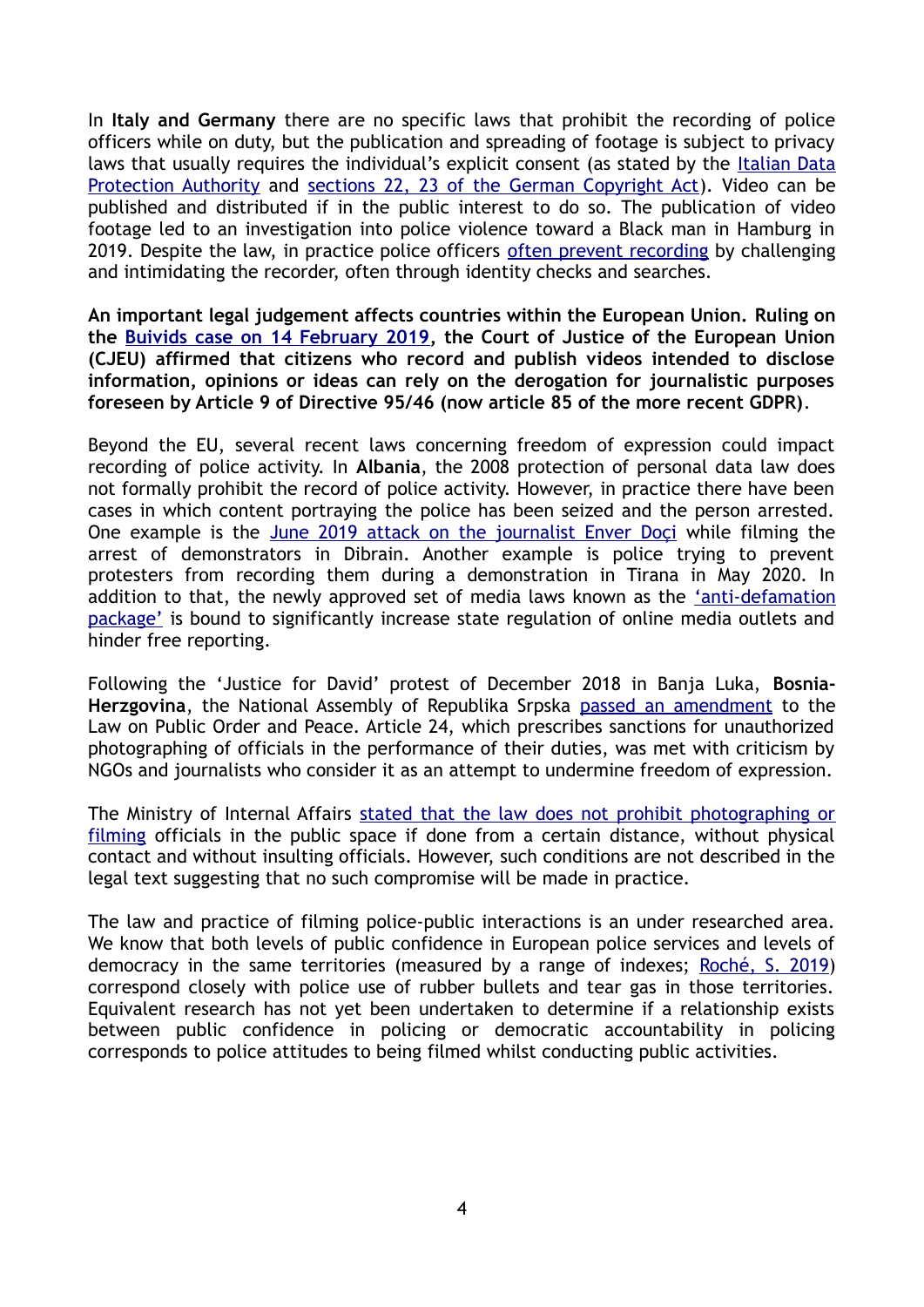# **Video recording by police**

In places where a right to video record police activity is more established, police are generally accustomed to this reality of their work environment. In some parts of Europe many police officers have themselves been recording their interactions with the public, particularly where they expect to use the recording as part of a prosecution of a person in court. Police leadership explain their use as protecting officers from false accusations and increasing their accountability in cases of violence and misconduct.

With the distribution of [10,400 body cameras across](https://www.nouvelobs.com/societe/20200122.OBS23816/les-cameras-pietons-pour-les-policiers-sont-elles-inutilisables.html) the whole country and their generalisation from July 2021, France has been one of the most active, despite the adversity of national police unions. In Belgium the same technology is still undergoing [a limited trial](https://www.rtbf.be/info/regions/detail_la-police-de-la-zone-de-bruxelles-ixelles-mettra-a-l-essai-les-bodycams-en-intervention?id=10406771) in part of the territory, whereas in Italy, their deployment is regulated at the local and national levels.

The theory is that video recording better holds both police and public to account for their actions, and therefore deters violence. Proponents of police body cameras have often argued that they increase police accountability as they know their actions are recorded. Police officers have been encouraged to wear the cameras by being told that they provide useful evidence in court and will deter rude and violent conduct toward them.

Police body cameras have not however improved the confidence of many people in the police service. Police body cameras are owned and controlled by the police themselves. They can be turned off, selectively submitted after the event and are open to manipulation and misuse. Some anti-racism activists reject police body cameras as an additional tool for the police which ultimately the police will use to gather evidence for prosecution of low level offences in marginalised communities.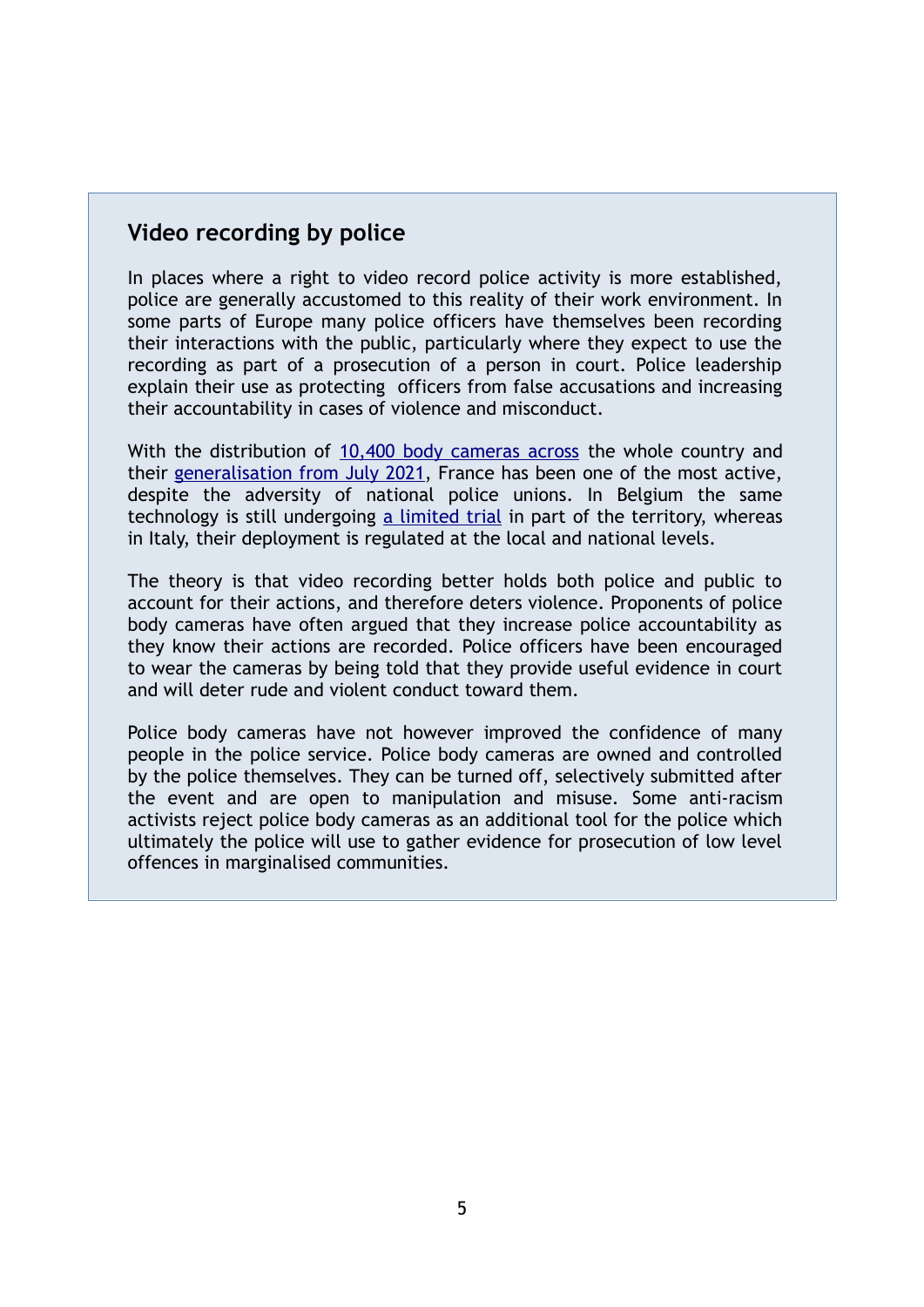## **Filming in the context of different policing traditions in Europe**

Policing traditions in Europe vary, as does public confidence in the police. The European Social Survey has found stark differences between the percentage of different European publics that believe their police rarely or never make fair or impartial decisions. The percentage that hold this level of distrust of police accountability is within a range of 9 – 16 percent in Denmark, Germany, Finland, Ireland, Norway, Spain and Sweden. Another set of European countries are found within a quite different band of 34 – 37 percent believing their police rarely or never make fair decisions, Czech Republic, France, Hungary and Poland.

Some may be surprised to see France grouped with Eastern European countries that have newer democratic traditions. One factor that distinguishes France is the development of policing in the context of its colonial history, and in particular the widespread police practice of stopping people to check their identity. This practice has a strong racial dimension as it was developed during the identity checks and round-ups of 'Muslim French' in the context of the Algerian resistance to colonial domination ([Blanchard, E.](https://www.routledge.com/Policing-in-France/Maillard-Skogan/p/book/9780367135249) [2020: 45](https://www.routledge.com/Policing-in-France/Maillard-Skogan/p/book/9780367135249)). The practice was codified in the French Security and Liberties Law of 1981 that permits 'administrative' and 'preventative' stop checks. No offence or suspicion is required, providing police with what [Fabian Jobard and Jacques de Maillard](https://www.routledge.com/Policing-in-France/Maillard-Skogan/p/book/9780367135249) have described as "monumental discretionary power".

In recent years litigation by the Open Justice Initiative has sought to clarify the law on widespread stop checks in France. One of the conclusions of this work has been that, the absence of ['neutral, impartial third party witnesses' particularly in 'neighbourhoods](https://www.routledge.com/Policing-in-France/Maillard-Skogan/p/book/9780367135249) [where few non-residents transit'](https://www.routledge.com/Policing-in-France/Maillard-Skogan/p/book/9780367135249) means that there is very little chance of an incident reaching court. Video evidence is therefore a critical tool for targeted communities to seek protection from discrimination. Filming of police stop check would therefore be perceived as a threat by police officers engaged in racial profiling or otherwise targeting communities through stop checks.

#### **Why laws and standards on filming police are not enough**

In 2001, the Committee of Ministers of the Council of Europe adopted the European Code of Police Ethics. It contains a number of principles designed to influence police practice, including using force only when strictly necessary to achieve and legitimate objective, and, acting with respect to the public, especially toward vulnerable groups.

In 2005, ruling on a case of police violence in Bulgaria, the European Court of Human Rights ruled that national legislation regulating police services must include adequate and effective safeguards against arbitrary or abusive force.

In the account by Dr. Herzberger-Fofana, there was not a legitimate objective for the police, and the way police the four officers engaged the Black 71 year-old woman was not respectful, but in her words, 'humiliating'.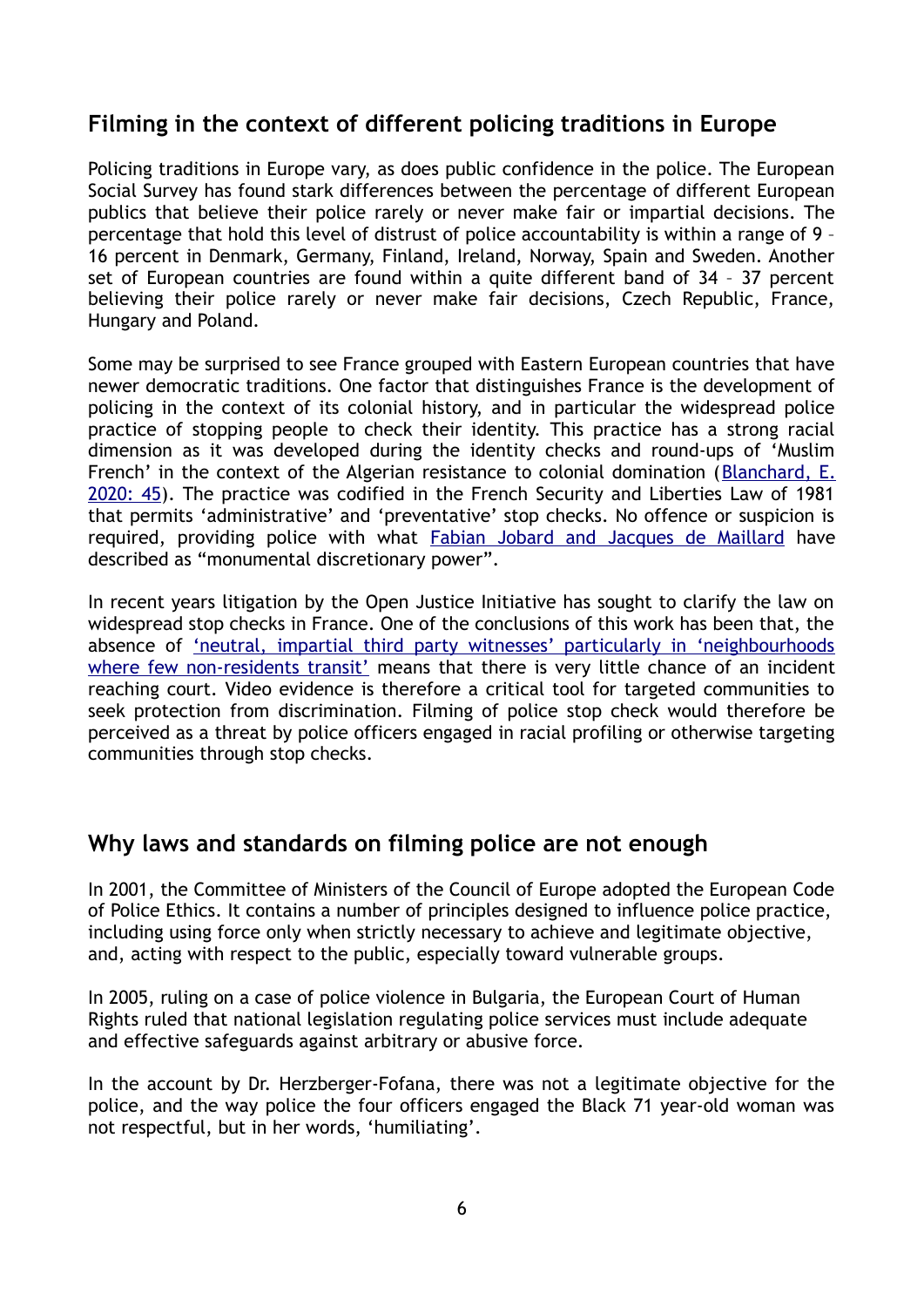Learning about Dr. Herzberger-Fofana's case and many others that we have seen in the course of surveying the recording of police activity across Europe has led us to ask some bigger questions and offer some deeper reflections. In the same week as George Floyd was killed, a video recording was made of a white police officer kneeling on the neck of a Black man, Amara Touré, in Paris.

Universal human rights laws exist to ensure that, wherever we find ourselves, by the very fact of being human, we can seek protection and justice. European countries agreed this form of international law soon after the horrific events of the Holocaust and World War II. However, their development during the colonial period undermines notions of true universality.

# **Inseparable from racism**

During the recent resurgence of the Black Lives Matter movement other videos of police violence have been widely circulated. The deaths of other people following police contact in Europe were recalled, some where there was video footage and many without; Suleiman Jamili, Semira Adamu, Lamine Moise Bangoura, Mehdi Bouda, Mawda Shawri, and many more.

It is clear from our survey of the law and practice of video recording of police in Europe that it is inseparable from wider and deeper issues of racial prejudice and discrimination. In reality, a more established right to video police will not on its own prevent police violence. The structures of European societies continue to shape different levels of access to the benefits of human rights law and practice.

However, there has been a longstanding problem that people without experience of police violence or racist aggression have not responded in solidarity to the complaints of targeted communities. The fact that video evidence has been needed before a majority of citizens can believe there is a serious problem, points to the deep seated ideas about race that continue to be passed from generation to generation of white Europeans.

Several of the videos of George Floyd being killed have been watched more than 20 million times on YouTube. The videos were widely shared across social media in outrage and as a call for change. However, these videos are horrific and traumatic. They are particularly traumatic for racialised people represented in the images. That these videos are so easily shared without much thought for the impact on Black viewers is another manifestation of deeply embedded attitudes. Attempting to address such a long-standing social problem would need a government wide approach, but with a particular emphasis on culture and education policy.

Filming the police is an attempt to get the protection that is not afforded- the questions we ask are to prompt not only reflection but action for a world where people will not have to protect themselves from the protectors.